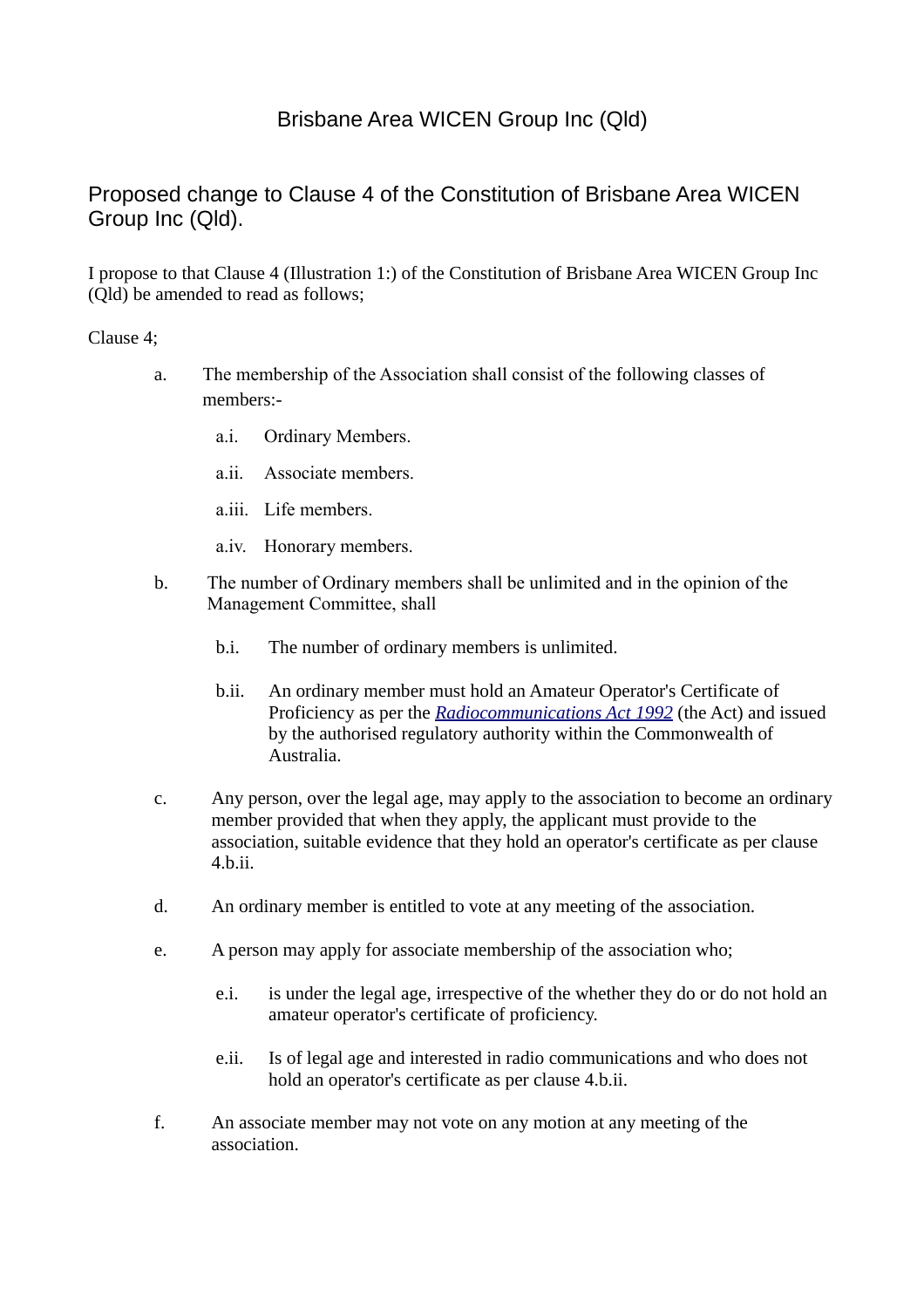- g. The number of Associate members shall not exceed the number of Ordinary members.
- h. The number of Life members who may be appointed in any one financial year shall be limited to two, and to qualify for appointment, a member must have rendered outstanding service to the Association. Appointment to Life Membership shall be made pursuant to a recommendation of the Management Committee, subsequently ratified by a majority of members present and entitled to vote at an Annual or Extraordinary General Meeting of the Association.
- i. Honorary members may be any person who volunteers to assist, or who is requested to do so, in any real or simulated emergency or exercise, and who, in the case of an operator, is in the opinion of the Net Controller, sufficiently trained in message handling. Honorary membership terminates when the person signs off with the Net Controller at the termination of the emergency or exercise.
- j. The Management Committee reserves the right, as it may see fit, to vary the conditions for a membership on a case by case basis only, subject to the particular membership being ratified by a vote by the Ordinary Members at the next General Meeting of the Association.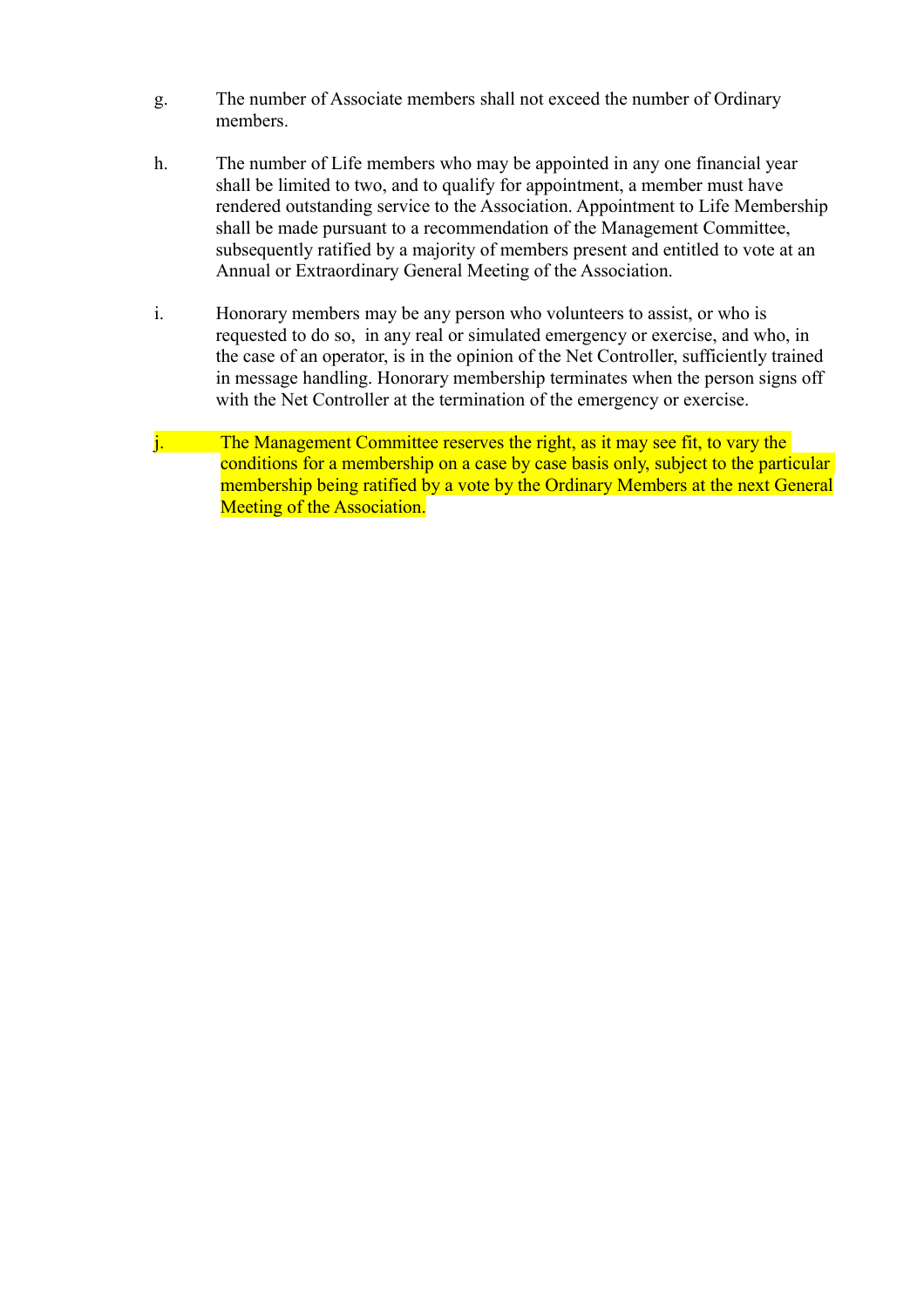## The current Clause 4 of the Constitution;

#### **CLASSES OF MEMBERS**

 $\overline{\mathbf{A}}$ 

- a. The membership of the Association shall consist of Ordinary members, and any of the following classes of members:
	- a.i. Associate members.
	- a ii. Life members.

Association.

- a.iii. Honorary members.
- b. The number of Ordinary members shall be unlimited and in the opinion of the Management Committee, shall
	- b.i. Have demonstrated competence in message handling, And  $/$  Or b.ii. Have a commitment to the objects of the Association.
- c. The number of Associate members shall not exceed the number of Ordinary members, and may be any person who is interested in emergency communications.
- d. Associate members are not entitled to vote at any meeting of the Association.
- e. The number of Life members who may be appointed in any one financial year shall be limited to two, and to qualify for appointment, a member must have rendered outstanding service to the Association. Appointment to Life Membership shall be made pursuant to a recommendation of the Management Committee, subsequently ratified by a majority of members present and entitled to vote at an Annual or Extraordinary General Meeting of the
- f. Honorary members may be any person who volunteers to assist, or who is requested to do so, in any real or simulated emergency or exercise, and who, in the case of an operator, is in the opinion of the Net Controller, sufficiently trained in message handling. Honorary membership terminates when the person signs off with the Net Controller at the termination of the emergency or exercise.

Illustration 1: Current Clause 4 of the Brisbane Area WICEN Group Inc (Qld)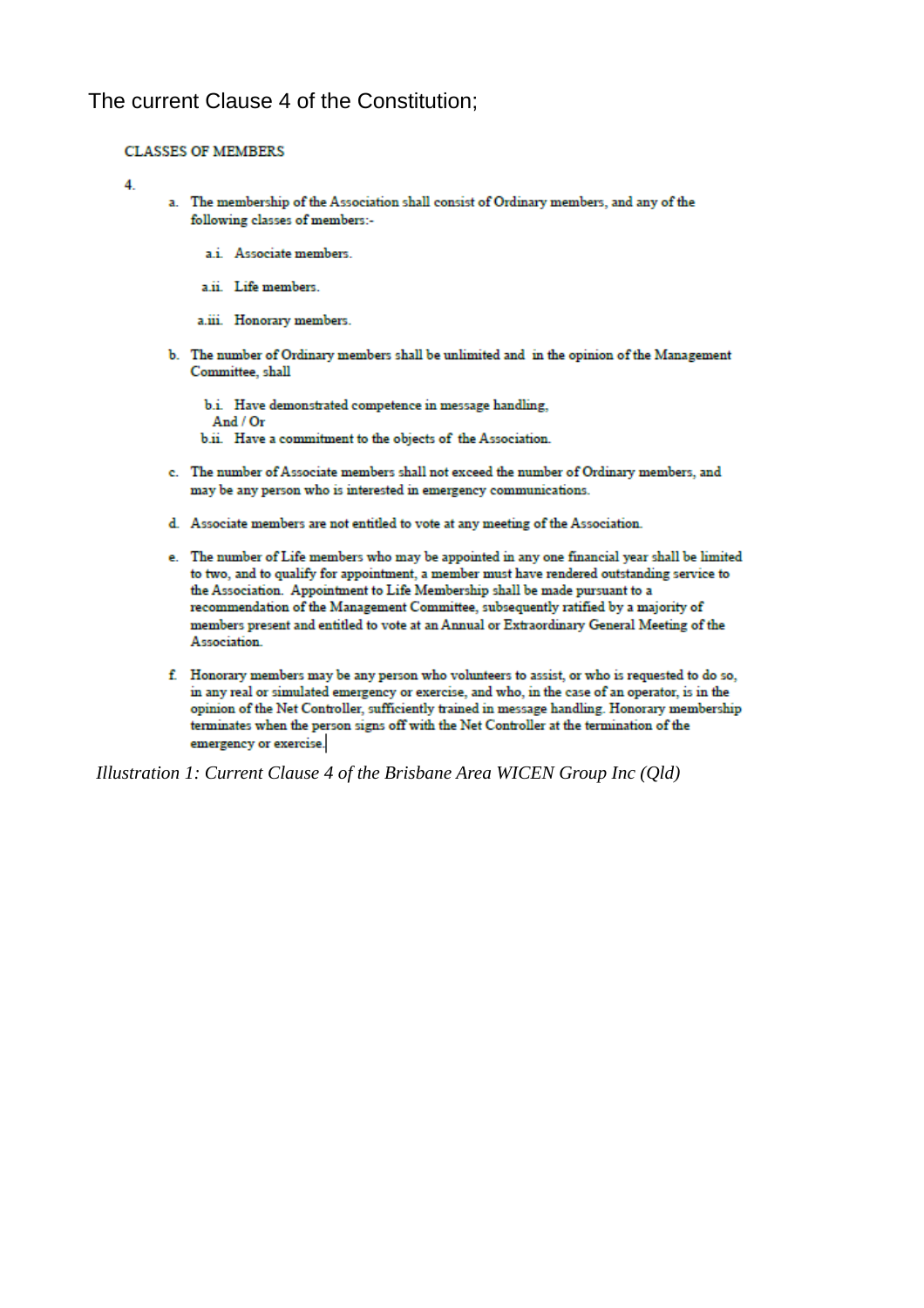# Reasons for requesting the change;

- 1. In the current Constitution, Clause 4.b only requires an applicant for full membership to be able to have skills in message passing and a commitment to the object of the association. This rule would allow the association's membership to be made up of a majority of or entirely of non-amateurs. This would mean that the association would not be legally able to make decisions relating to its network of repeaters, as such decisions would not be made by individuals holding an amateur operator's certificate of proficiency issued by the authorised regulatory authority within the Commonwealth of Australia.
- 2. Clause 4.c allows non-amateurs to join with the view to encourage their interest and to encourage them toward obtaining their certificate of proficiency. This rule should be designed to encourage non-amateurs to develop their skills. Under the current rule, the association could see itself being made up the a core of non-amateurs members and a smaller group of amateurs with associate membership. If this were to occur then how would the radio network which we own and operate be managed. Those who could vote would not have the required skills as per the regulations and those with the skills would not have enough votes to deal with any issue associated with the network.

Our current membership is made up of 2 life members, 25 ordinary members and 8 associate members, if 8 ordinary member elect to take out associate membership, this will trigger a Constitutional crisis as our membership will breach Clause 4.c in that the number of associates will be greater than the number of ordinary members.

- 3. The current Clause 4 does not give any guidance for processing membership applications from anyone not of legal age.
- 4. Clause 4.j allows the Management Committee to be able to accept an individual's nomination under circumstance varying from those specified by Clause 4.a to 4.i subject to the nomination being accepted by a vote of the Ordinary Members at the next General Meeting. Some examples of the circumstances under which the Management Committee may make such determinations may include;
	- a nominee's health preventing their active involvement at meetings, activities etc. but who wishes to be involved in some way.
	- a nominee being located at a remote location which would preventing their active involvement at meetings, activities etc. but who wishes to be involved in some way.
	- a nominee who possesses valuable knowledge and/or skills in the field of radio communications or other fields of benefit to the Association but who does not an amateur operator's certificate of proficiency and whose involvement in the Association would be of great benefit to the Association.